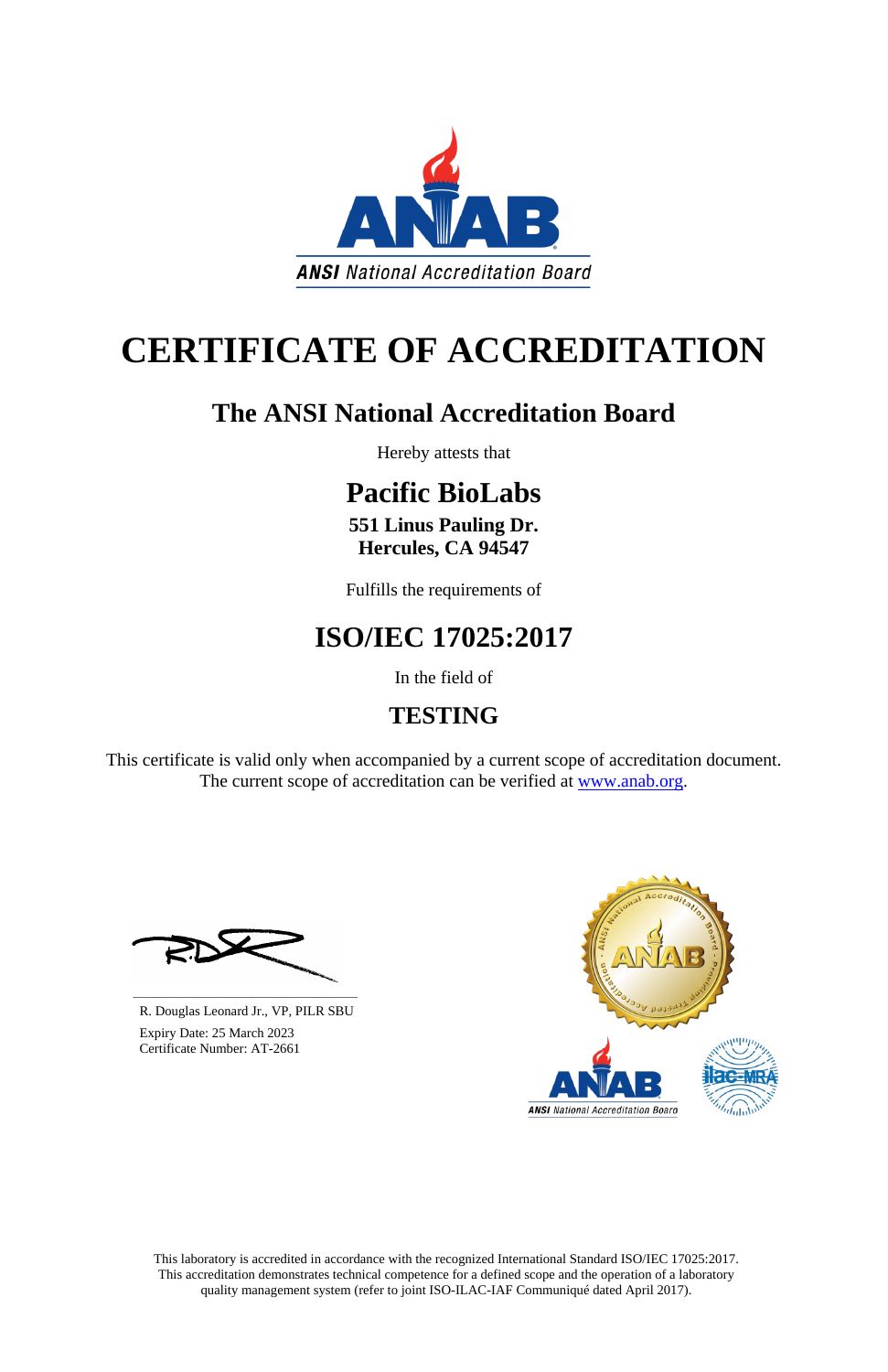

### **SCOPE OF ACCREDITATION TO ISO/IEC 17025:2017**

### **Pacific BioLabs**

551 Linus Pauling Dr. Hercules, CA 94547

Thomas Chambers 510-964-9000 [thomaschambers@pacificbiolabs.com](mailto:thomaschambers@pacificbiolabs.com) [www.pacificbiolabs.com](http://www.pacificbiolabs.com/)

### **TESTING**

Valid to: **March 25, 2023** Certificate Number: **AT-2661** 

**Biological**

| <b>Specific Tests and/or</b><br><b>Properties Measured</b> | <b>Specification, Standard,</b><br><b>Method, or Test Technique</b> | <b>Items, Materials or</b><br><b>Product Tested</b>                                                | <b>Key Equipment or</b><br><b>Technology</b> |
|------------------------------------------------------------|---------------------------------------------------------------------|----------------------------------------------------------------------------------------------------|----------------------------------------------|
| <b>Biocompatibility</b>                                    |                                                                     |                                                                                                    |                                              |
| Intramuscular Implant Test                                 | ISO 10993-6<br>USP < 88                                             | Medical Devices,<br><b>Combination Devices,</b><br>Chemicals, Pharmaceuticals,<br><b>Biologics</b> | <b>Balance</b>                               |
| <b>Acute Systemic Toxicity Test</b>                        | ISO 10993-11<br>USP < 88                                            | Medical Devices,<br><b>Combination Devices,</b><br>Chemicals, Pharmaceuticals,<br><b>Biologics</b> | Incubators and Ovens<br>Balance              |
| Intracutaneous (Intradermal)<br><b>Reactivity Test</b>     | ISO 10993-10<br>USP < 88                                            | Medical Devices,<br><b>Combination Devices,</b><br>Chemicals, Pharmaceuticals,<br><b>Biologics</b> | <b>Incubators and Ovens</b>                  |
| Rabbit Pyrogen Test                                        | ISO 10993-11;<br>$USP < 151$ ,<br>European Pharmacopoeia            | Medical Devices,<br><b>Combination Devices,</b><br>Chemicals, Pharmaceuticals,<br><b>Biologics</b> | Thermometer                                  |
| <b>Safety Test for Biological</b><br>Products              | USP < 88                                                            | <b>Biologics</b>                                                                                   | <b>Balance</b>                               |
|                                                            |                                                                     |                                                                                                    |                                              |

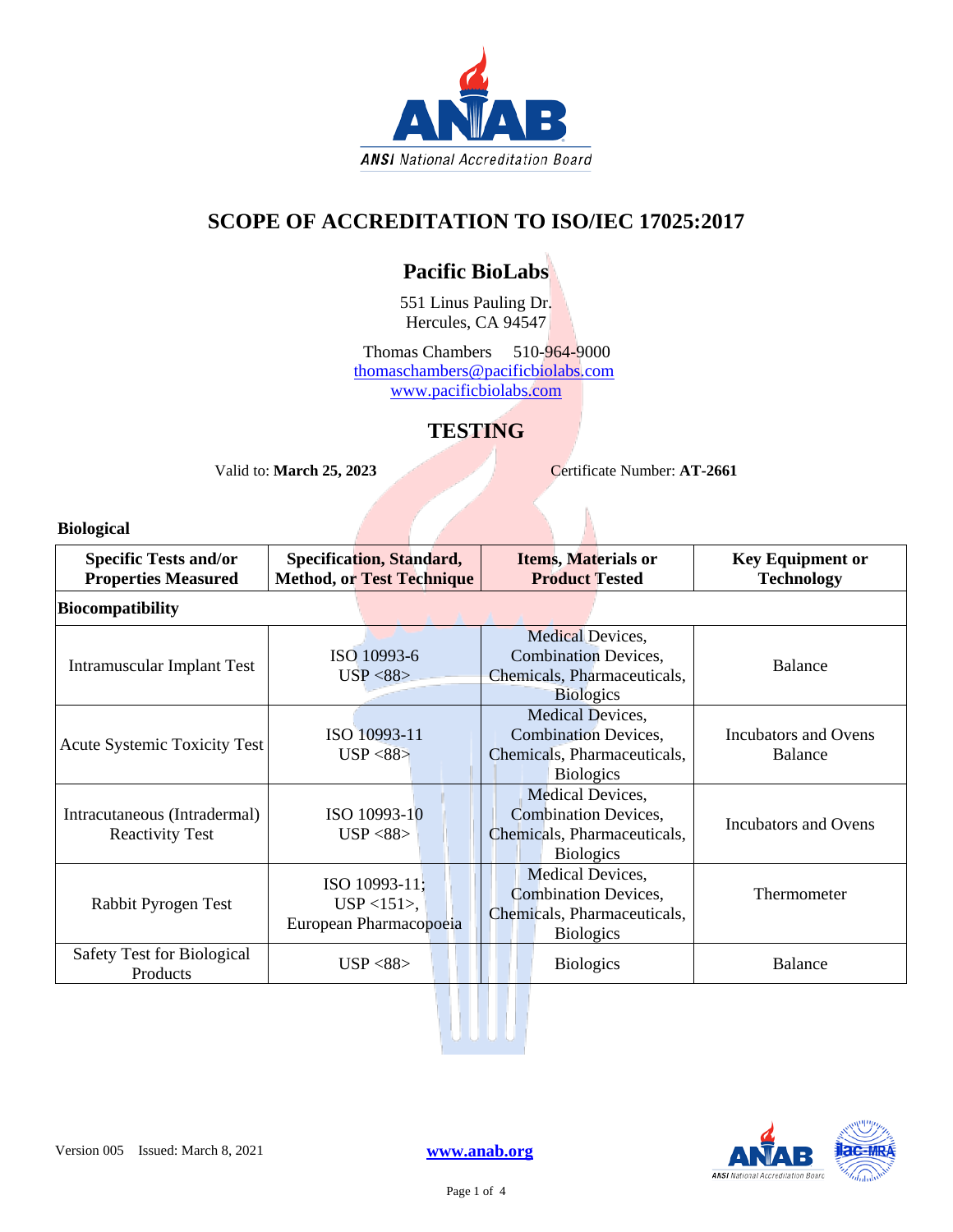

### **Biological**

| <b>Specific Tests and/or</b><br><b>Properties Measured</b>                                                                                                                   | Specification, Standard,<br><b>Method, or Test Technique</b>                                                                                                   | <b>Items, Materials or</b><br><b>Product Tested</b>                                                       | <b>Key Equipment or</b><br><b>Technology</b> |
|------------------------------------------------------------------------------------------------------------------------------------------------------------------------------|----------------------------------------------------------------------------------------------------------------------------------------------------------------|-----------------------------------------------------------------------------------------------------------|----------------------------------------------|
| <b>Closed Patch Test for</b><br>Delayed-Type<br>Hypersensitivity<br><b>Maximization Test for</b><br>Delayed-Type<br>Hypersensitivity<br>Skin Sensitization-Buehler<br>Method | ISO 10993-10<br>OECD <sub>406</sub>                                                                                                                            | Medical Devices,<br><b>Combination Devices,</b><br>Chemicals, Pharmaceuticals,<br><b>Biologics</b>        | <b>Incubators and Ovens</b>                  |
| Mucosa, Ocular, Dermal<br>Irritation                                                                                                                                         | ISO 10993-10, EPA/OPPTS<br>870.2500, EPA/OPPTS<br>870.2400, FHSA/16 CFR<br>1500.41, FSHA/16 CFR<br>1500.42, OECD 404,<br><b>OECD 405</b>                       | Medical Devices,<br><b>Combination Devices,</b><br>Chemicals, Pharmaceuticals,<br><b>Biologics</b>        | <b>Incubators and Ovens</b>                  |
| Acute, Dermal, Oral Toxicity                                                                                                                                                 | ISO 10993-11, Iron Dextran<br>Injection USP Monograph,<br>EPA/OPPTS 870.1200,<br>EPA/OPPTS 870.1100,<br>FHSA, OECD 402,<br>OECD 420, European<br>Pharmacopoeia | <b>Medical Devices,</b><br><b>Combination Devices,</b><br>Chemicals, Pharmaceuticals,<br><b>Biologics</b> | <b>Incubators and Ovens</b>                  |
| <b>Bioassay</b>                                                                                                                                                              |                                                                                                                                                                |                                                                                                           |                                              |
| Glucagon Assay                                                                                                                                                               | USP < 123                                                                                                                                                      | Pharmaceutical, Biologics                                                                                 | <b>Clinical Chemistry Analyzer</b>           |
| Insulin Assay for Human<br>Insulin - Bioidentity                                                                                                                             | USP < 121                                                                                                                                                      | Pharmaceutical, Biologics                                                                                 | <b>Clinical Chemistry Analyzer</b>           |
| <b>Cleaning &amp; Disinfection Studies</b>                                                                                                                                   |                                                                                                                                                                |                                                                                                           |                                              |
| <b>Medical Device Cleaning</b><br>Validations                                                                                                                                | AAMI TIR12;<br><b>AAMI TIR30</b>                                                                                                                               | Medical Devices,<br><b>Combination Devices,</b>                                                           | Microplate Reader<br>Spectrophotometer       |
| <b>Steam Sterilization</b><br>Validation,<br><b>Biological Indicators</b>                                                                                                    | ANSI/AAMI/ISO 17665-1<br>ANSI/AAMI/ISO 14161                                                                                                                   | <b>Medical Devices,</b><br><b>Combination Devices,</b>                                                    | Incubators                                   |
| Cytotoxicity                                                                                                                                                                 |                                                                                                                                                                |                                                                                                           |                                              |
| <b>Agar Diffusion</b>                                                                                                                                                        | USP $<87$ ;<br>ANSI/AAMI/ISO 10993-5                                                                                                                           | Medical Devices,<br><b>Combination Devices,</b><br>Chemicals, Pharmaceuticals,<br><b>Biologics</b>        | Incubators, Microscope                       |

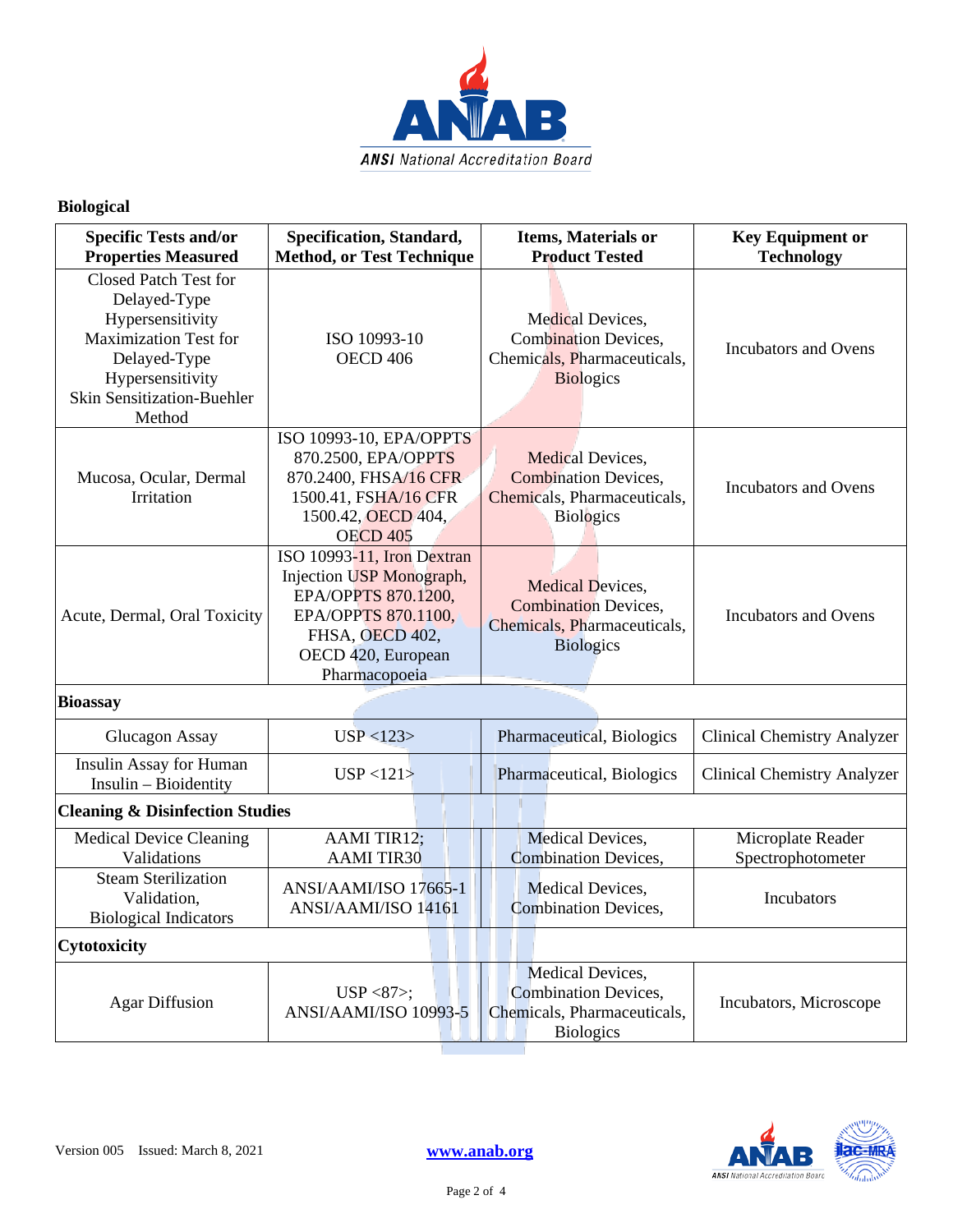

### **Biological**

| <b>Specific Tests and/or</b><br><b>Properties Measured</b> | Specification, Standard,<br><b>Method, or Test Technique</b>                          | <b>Items, Materials or</b><br><b>Product Tested</b>                                                       | <b>Key Equipment or</b><br><b>Technology</b>      |
|------------------------------------------------------------|---------------------------------------------------------------------------------------|-----------------------------------------------------------------------------------------------------------|---------------------------------------------------|
| Elution                                                    | $USP < 87$ ;<br>ANSI/AAMI/ISO 10993-5                                                 | Medical Devices,<br><b>Combination Devices,</b><br>Chemicals, Pharmaceuticals,<br><b>Biologics</b>        | Incubators, Microscope                            |
| <b>Direct Contact</b>                                      | $USP < 87$ ;<br>ANSI/AAMI/ISO 10993-5                                                 | <b>Medical Devices,</b><br><b>Combination Devices,</b><br>Chemicals, Pharmaceuticals,<br><b>Biologics</b> | Incubators, Microscope                            |
| <b>LAL Bacterial Endotoxins</b>                            | $USP < 85$ and $<161$ ;<br>ANSI/AAMI ST72:2011;<br>EP 2.6.14, Bacterial<br>Endotoxins | Medical Devices,<br><b>Combination Devices,</b><br>Chemicals, Pharmaceuticals,<br><b>Biologics</b>        | <b>Incubating Absorbance</b><br>Microplate Reader |
| Microbiological                                            |                                                                                       |                                                                                                           |                                                   |

### **Microbiological**

| <b>Specific Tests and/or</b><br><b>Properties Measured</b>                     | <b>Specification, Standard,</b><br><b>Method, or Test Technique</b>                                                                                                     | <b>Items, Materials or</b><br><b>Product Tested</b>                                                           | <b>Key Equipment or</b><br><b>Technology</b>                       |
|--------------------------------------------------------------------------------|-------------------------------------------------------------------------------------------------------------------------------------------------------------------------|---------------------------------------------------------------------------------------------------------------|--------------------------------------------------------------------|
| <b>Antimicrobial Effectiveness</b>                                             | USP < 51                                                                                                                                                                | Chemicals, Pharmaceuticals,<br><b>Biologics</b>                                                               | ISO Class 5 Biosafety<br>Cabinets                                  |
| Bacteriostasis / Fungistasis<br>Sterility                                      | USP < 71                                                                                                                                                                | Medical Devices,<br><b>Combination Devices,</b><br>Chemicals, Pharmaceuticals,<br><b>Biologics</b>            | <b>Membrane Filtration/Direct</b><br>Transfer                      |
| Bioburden                                                                      | $USP < 61$ ;<br>ANSI/AAMI/ISO 11737-1                                                                                                                                   | Medical Devices,<br><b>Combination Devices,</b><br>Chemicals, Pharmaceuticals,<br><b>Biologics</b>            | Laminar Air Flow Hood                                              |
| <b>Sterility Assurance</b>                                                     | Sterility AAMI TIR 33,<br>Sterility ANSI/AAMI/ISO<br>11137-2 Method 1, Sterility<br>ANSI/AAMI/ISO 11137-2,<br>Sterility AAMI/ISO TIR<br>15844, ANSI/AAMI/ISO<br>11737-2 | Medical Devices,<br><b>Combination Devices,</b><br>Chemicals, Pharmaceuticals,<br><b>Biologics</b>            | <b>ISO Class 5 Biosafety</b><br>Cabinets, ISO 5 through 8<br>Areas |
| <b>Microbial Enumeration</b><br><b>Testing for Specified</b><br>Microorganisms | USP $\langle 61 \rangle$ ;<br>$USP < 62$ ;<br>USP < 1111<br>EP/BP                                                                                                       | Medical Devices,<br><b>Combination Devices,</b><br>Chemicals, Pharmaceuticals,<br><b>Biologics</b><br>UU UU U | ISO Class 5 Biosafety<br>Cabinets, Incubators                      |